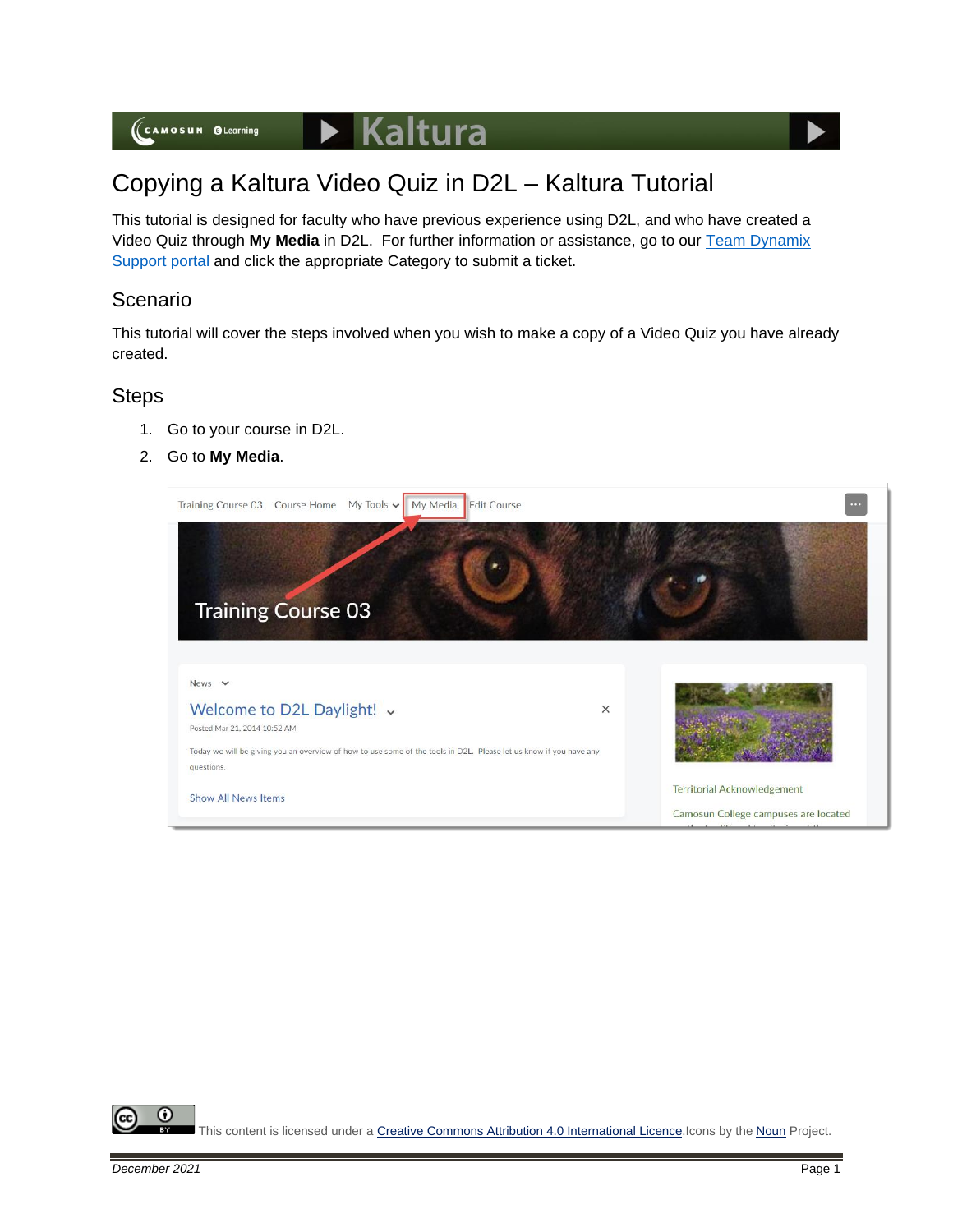3. Find the Video Quiz you want to copy, and click on its title.

| <b>My Media</b>                              |                                                                                                 |   | + Captions Requests<br>c |           |
|----------------------------------------------|-------------------------------------------------------------------------------------------------|---|--------------------------|-----------|
| Q<br>Search My Media                         |                                                                                                 |   |                          |           |
| Sort by Most Recent v<br>View All Status & v | View All Media v                                                                                | 挂 | $\odot$ Add New $\sim$   | ACTIONS ~ |
| $\Box$                                       |                                                                                                 |   |                          |           |
| ∙                                            | <b>Introduction Quiz</b><br>This i<br>Introduction for the FLO Fundamentals course<br>Published |   |                          | ◢ 血       |
|                                              | introduction<br>$\bullet$ 0<br>Owner • on September 21st, 2020                                  |   |                          |           |

4. Scroll down, click **Actions** and select **Launch Editor**.

| $0:00$ / 1:06<br>(b)                                                                                                | 图 1x 20 g <sup>m</sup>                                    |
|---------------------------------------------------------------------------------------------------------------------|-----------------------------------------------------------|
| <b>Introduction Quiz</b><br>Video Quiz <sup>C</sup> o Created from Copy on<br>on September 21st, 2020<br>From       | $\bullet$ 0                                               |
| $\leq$ Share<br><b>&amp; Attachments</b><br>Details<br>Q<br>introduction for the FLO Fundamentals course<br>This is | ACTIONS Y<br>← Back<br>$\triangle$ Edit                   |
| introduction<br>Embedded In Context - Training Course 03<br>Appears In                                              | <b>O</b> Publish<br>Lui Analy cs<br>$\pm$ Cap on & Enrich |
| Comments                                                                                                            | Launch Editor<br><b>m</b> Delete                          |

 $\overline{0}$ ඥ This content is licensed under [a Creative Commons Attribution 4.0 International Licence.I](https://creativecommons.org/licenses/by/4.0/)cons by the [Noun](https://creativecommons.org/website-icons/) Project.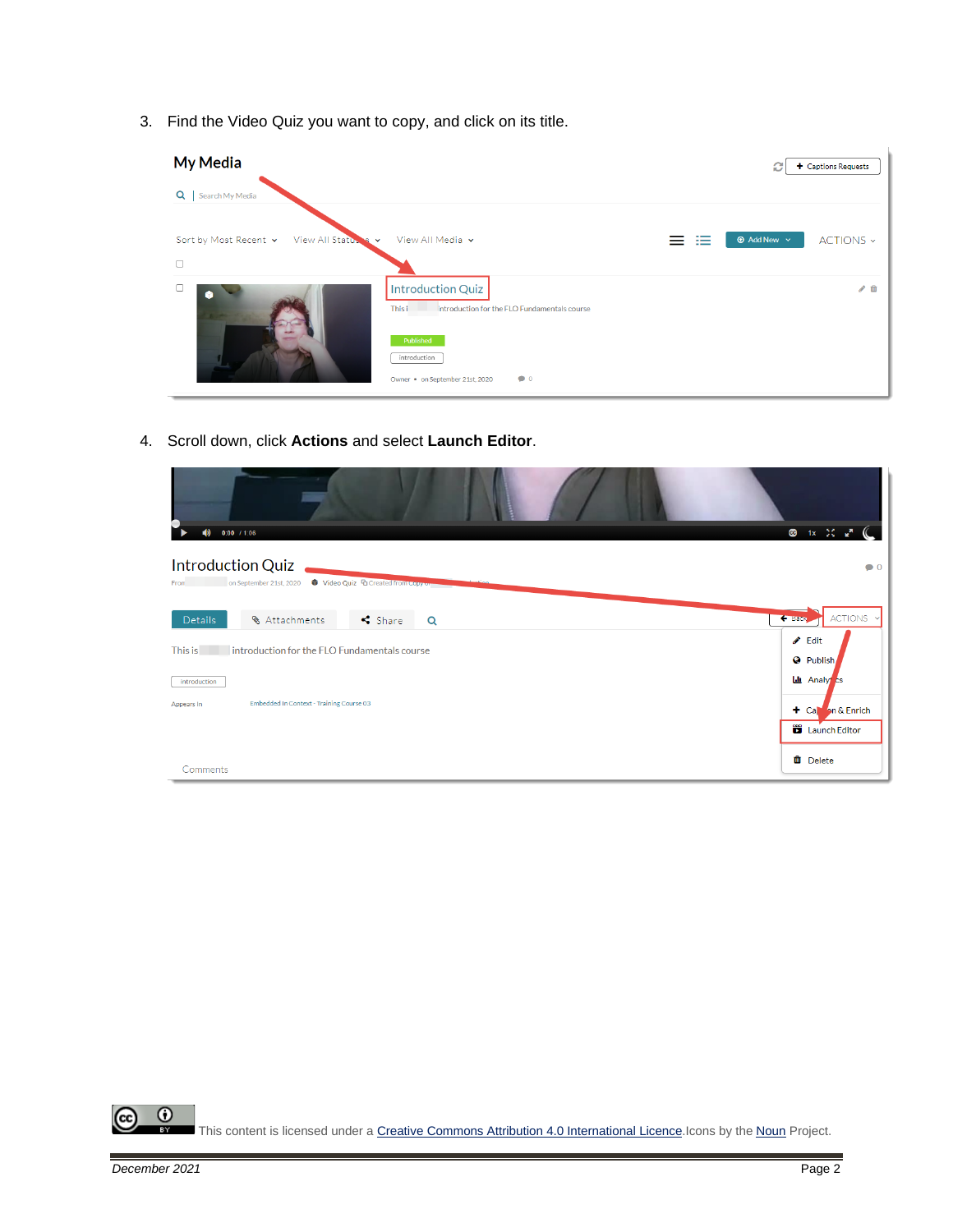5. Click the Video Editor icon on the top left (under the Quiz icon).



6. Click **OK** in the Warning box if one pops up, then click **Save a Copy**.



 $\overline{0}$ This content is licensed under [a Creative Commons Attribution 4.0 International Licence.I](https://creativecommons.org/licenses/by/4.0/)cons by the [Noun](https://creativecommons.org/website-icons/) Project.